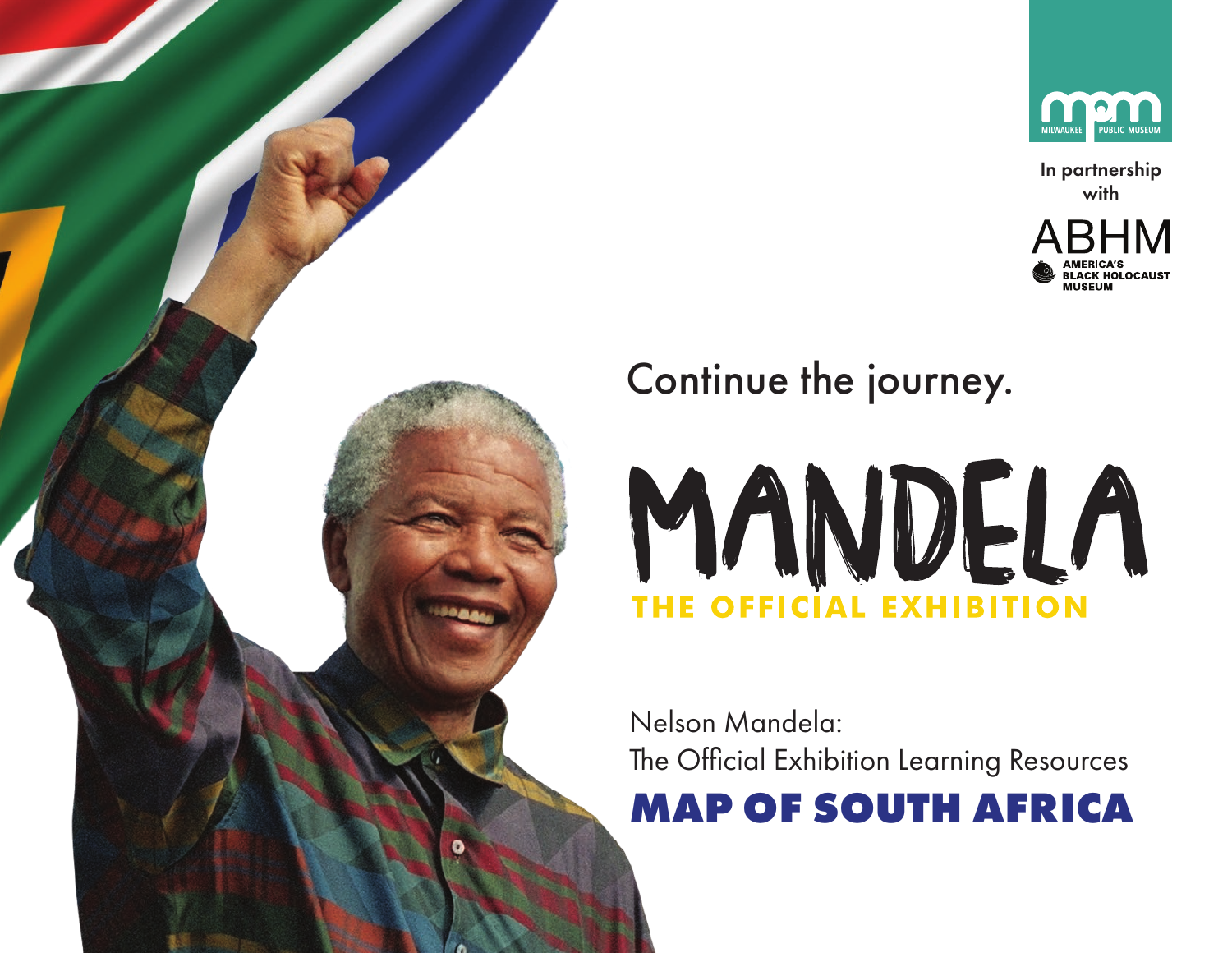

**Supporting cultural education**, endorsed by Arts Council England

## **Map of South Africa**

Students could use the map to prepare them for their visit to *Nelson Mandela: The Official Exhibition* or to support follow-up work back in the classroom.

They could use a visit to the exhibition, the [Timeline](https://mandelaexhibition.com/wp-content/uploads/2019/02/Mandela_EDU_Time_line_FINAL.pdf), the [Introduction to Nelson Mandela](https://mandelaexhibition.com/wp-content/uploads/2019/02/Mandela_EDU_Introducing-Mandela_power_point_FINAL.pdf) [presentation](https://mandelaexhibition.com/wp-content/uploads/2019/02/Mandela_EDU_Introducing-Mandela_power_point_FINAL.pdf) and do their own online research to explore and plot:

- South Africa's total land area
- The number of times the UK or England could fit inside it (it's about 9 times the size of England, 5 times the size of the UK)
- Which areas are urban and rural
- Its total population, and how this compares to other countries
- The names of the different peoples who live in South Africa and the languages they speak
- How these peoples are distributed across the different regions
- Mandela's life journey
- The names of the different regions during the apartheid era and how these changed when Nelson Mandela became president
- Where South Africa's valuable natural resources such as gold and diamonds were found
- South Africa's climate.

They could:

- Find examples on YouTube of people speaking in some of the different South African languages
- Listen to the South African national anthem which is sung in five languages. Which are they? Why were they chosen? What differences can students hear in the musical styles?
- Try pronouncing Xhosa words such as Nelson Mandela's birth name 'Rolihlahla'; the place where he grew up 'Qunu'; or 'Xhosa' his birth language, using its distinctive clicks. If there are students or teachers with South African families in the school they may be able to help with this. Or try this BBC clip:

https://www.bbc.co.uk/news/blogsmagazine-monitor-25356745